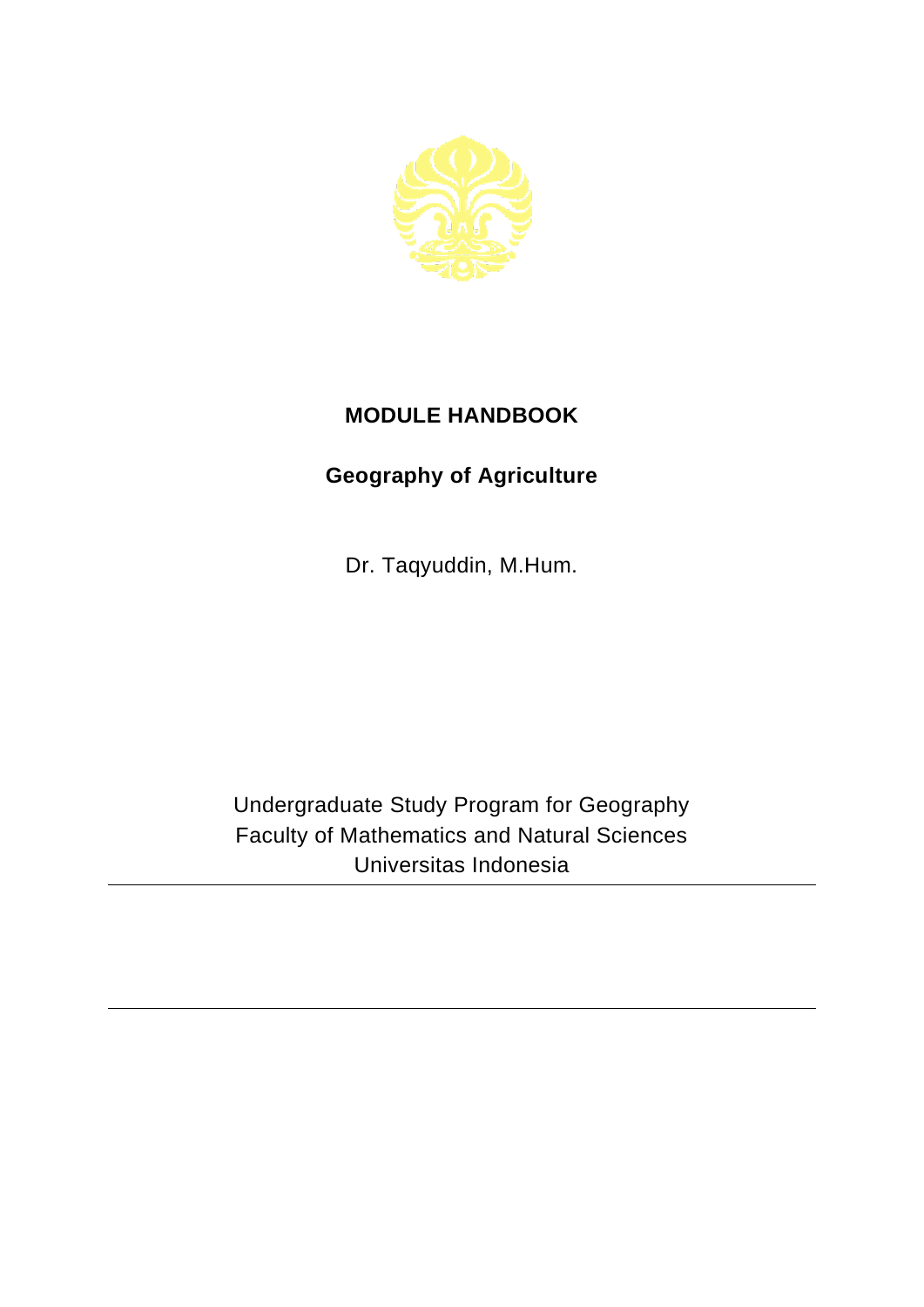| Module designation                                                 | Geography of Agriculture                                                                                                                                                                                                                                                                                                                                                                                                                     |
|--------------------------------------------------------------------|----------------------------------------------------------------------------------------------------------------------------------------------------------------------------------------------------------------------------------------------------------------------------------------------------------------------------------------------------------------------------------------------------------------------------------------------|
| Semester(s) in which the module is<br>taught                       | Fifth (5th) Semester                                                                                                                                                                                                                                                                                                                                                                                                                         |
| Person responsible for the module                                  | Dr. Taqyuddin, M.Hum.                                                                                                                                                                                                                                                                                                                                                                                                                        |
| Lecturer                                                           | Dr. Taqyuddin, M.Hum.<br>1.<br>Dra. Tuty Handayani, M.S.<br>2.                                                                                                                                                                                                                                                                                                                                                                               |
| Language                                                           | Bahasa Indonesia                                                                                                                                                                                                                                                                                                                                                                                                                             |
| Relation to curriculum                                             | Elective                                                                                                                                                                                                                                                                                                                                                                                                                                     |
| Teaching methods                                                   | Student-centered Learning and combination with Cooperative Learning                                                                                                                                                                                                                                                                                                                                                                          |
| Workload (incl. contact hours, self-<br>study hours)               | 1.<br>Lectures: 100 minutes per week per semester<br>2.<br>Assignment: 120 minutes per week per semester<br>Independent study: 120 minutes per week per semester<br>3.<br>Minutes x weeks x semester: 340 x 14 x 1 = 4760 minutes per<br>4.<br>semester<br>5.<br>Midterm Examination: 100 minutes per semester<br>6.<br>Final Examination: 100 minutes per semester<br>Total workload per semester: 4950 minutes / 82 hours 40 minutes<br>7. |
| Credit points                                                      | $2$ (Two)                                                                                                                                                                                                                                                                                                                                                                                                                                    |
| Required and recommended pre-<br>requisites for joining the module | Thinking Geographically<br>1.<br>Spatial Organization of Human Activities<br>2.                                                                                                                                                                                                                                                                                                                                                              |
| Module objectives/intended learn-<br>ing outcomes                  | Students are able to conclude and provide an assessment of agricultural<br>activities that occur in a location related to the condition of the<br>geographical condition. Including discussing environmental issues,<br>agricultural policies, and the community as perpetrators of agricultural<br>activities along with aspects that influence these patterns on the face of<br>the earth                                                  |
| Content                                                            | Concept of agricultural dynamics<br>1.<br>Agricultural exploitation<br>2.<br>Agricultural industry, agricultural business growth in various scales<br>and supporting factors<br>Policies in agricultural development and agricultural conditions in<br>4.<br>Indonesia with the facts of government political support                                                                                                                        |
| <b>Examination forms</b>                                           | $\qquad \qquad \blacksquare$                                                                                                                                                                                                                                                                                                                                                                                                                 |
| Study and examination require-<br>ments                            | Group & Presentation Score (20%)<br>1.<br>2.<br>Individual Score (20%)<br>3.<br>Quiz (10%)<br>Midterm Examination (25%)<br>4.<br>Final Examination (25%)<br>5.                                                                                                                                                                                                                                                                               |